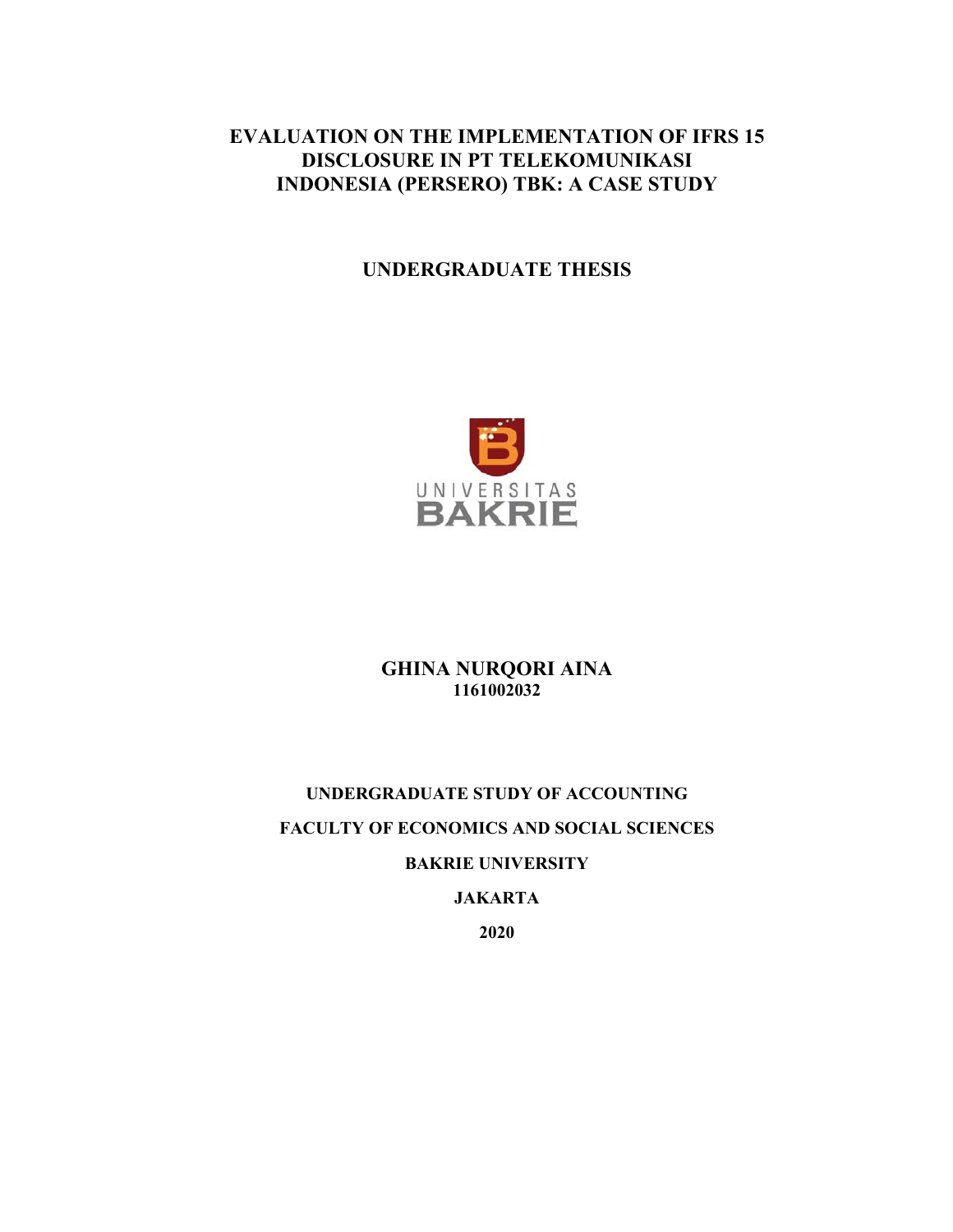# **EVALUATION ON THE IMPLEMENTATION OF IFRS 15 DISCLOSURE IN PT TELEKOMUNIKASI INDONESIA (PERSERO) TBK: A CASE STUDY**

## **UNDERGRADUATE THESIS**

**Submitted as a prerequisite to obtaining a Bachelor Degree in Accounting** 



## **GHINA NURQORI AINA 1161002032**

# **UNDERGRADUATE STUDY OF ACCOUNTING FACULTY OF ECONOMICS AND SOCIAL SCIENCES BAKRIE UNIVERSITY**

## **JAKARTA**

**2020**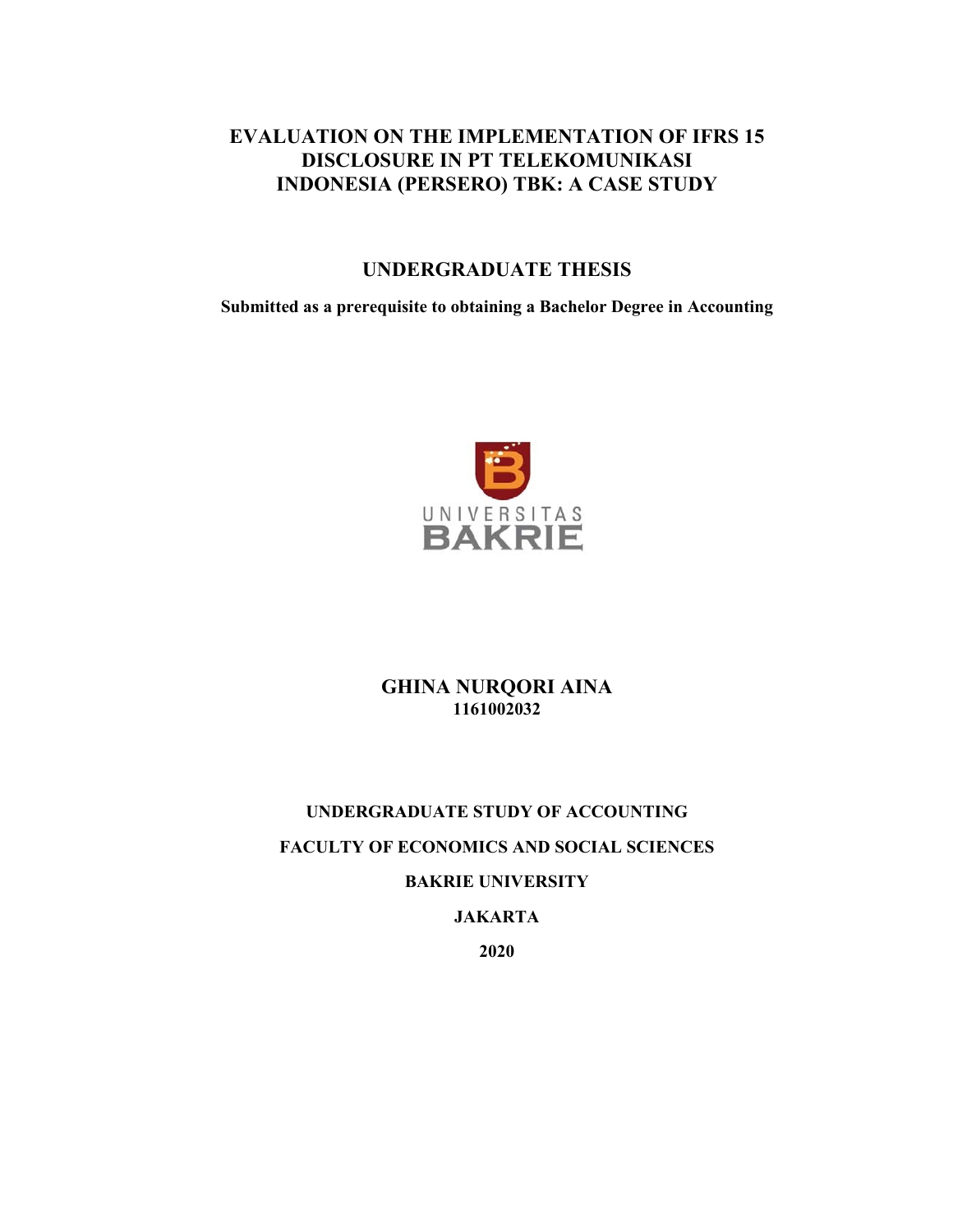## **STATEMENT OF ORIGINALITY**

This Undergraduate Thesis is the result of my own work,

and all sources either cited or referred

have been stated truthfully.

Name : Ghina Nurqori Aina

Student No : 1161002032 Signature : ……………………. Date : 29 May 2020

ii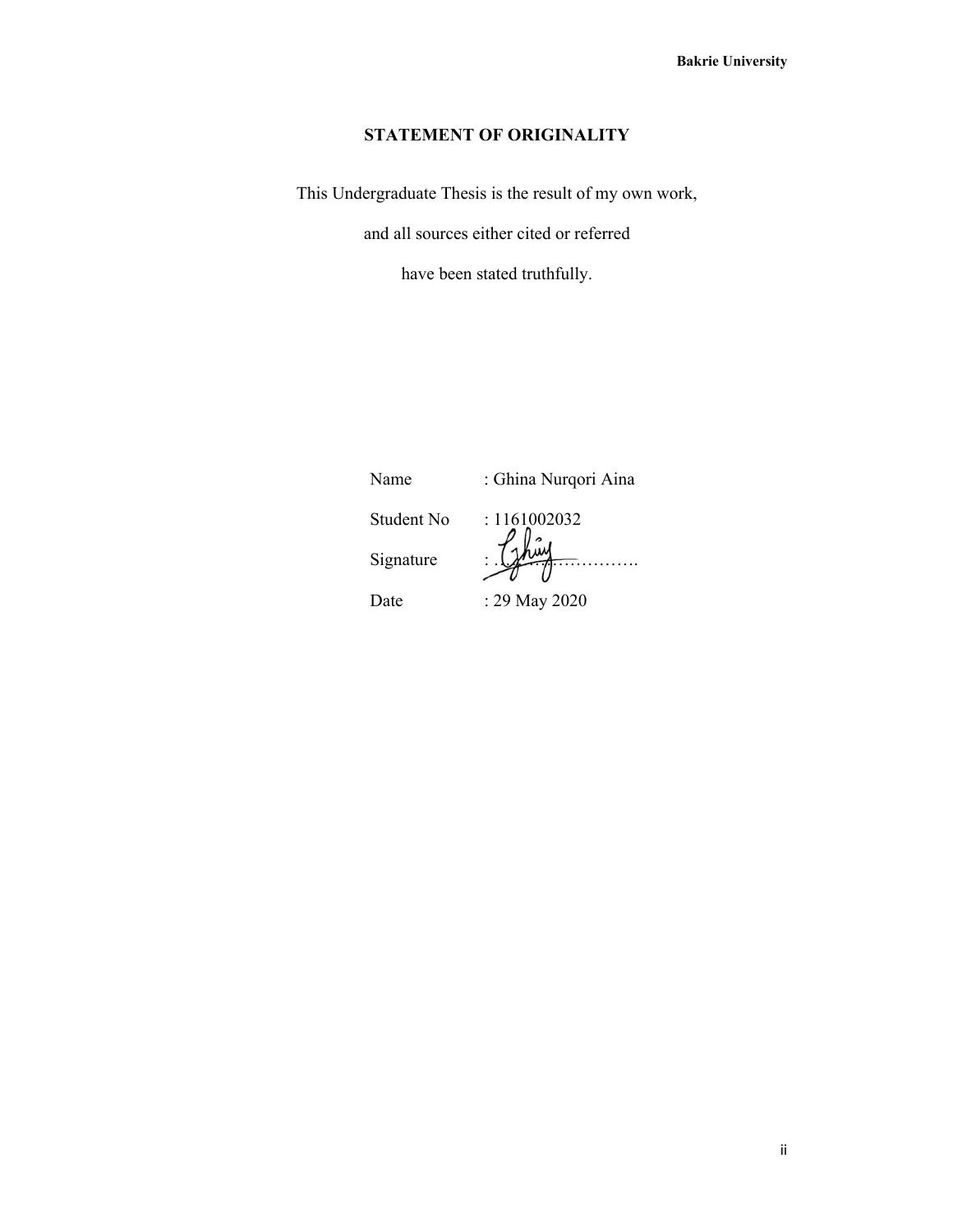#### **APPROVAL**

|                               | This undergraduate thesis is proposed by:                   |
|-------------------------------|-------------------------------------------------------------|
| Name                          | : Ghina Nurqori Aina                                        |
| Student No                    | : 1161002032                                                |
| Major/Department : Accounting |                                                             |
| Faculty                       | : Economics and Social Sciences                             |
| Title                         | : Evaluation on the Implementation of IFRS 15 Disclosure in |
|                               | PT Telekomunikasi Indonesia (Persero) Tbk: A Case Study     |

**This thesis has been successfully defended in front of the board of examiners and accepted as one of the prerequisites to obtain Bachelor Degree of Accounting in the Department of Accounting, Faculty of Economics and Social Sciences, Bakrie University.** 

#### **BOARD OF EXAMINERS**

Advisor : Dr. Jurica Lucyanda, S.E., M.Si

Examiner I : Rene Johannes, S.E., M.Si., MM., M.Si., Ak., CA., CPMA., CPA (Aust.), CSCA, ACPA

.........................................

Examiner II : Dr. Hermiyetti S.E., M.Si., CSRA

Signed in : Jakarta Date : 29 May 2020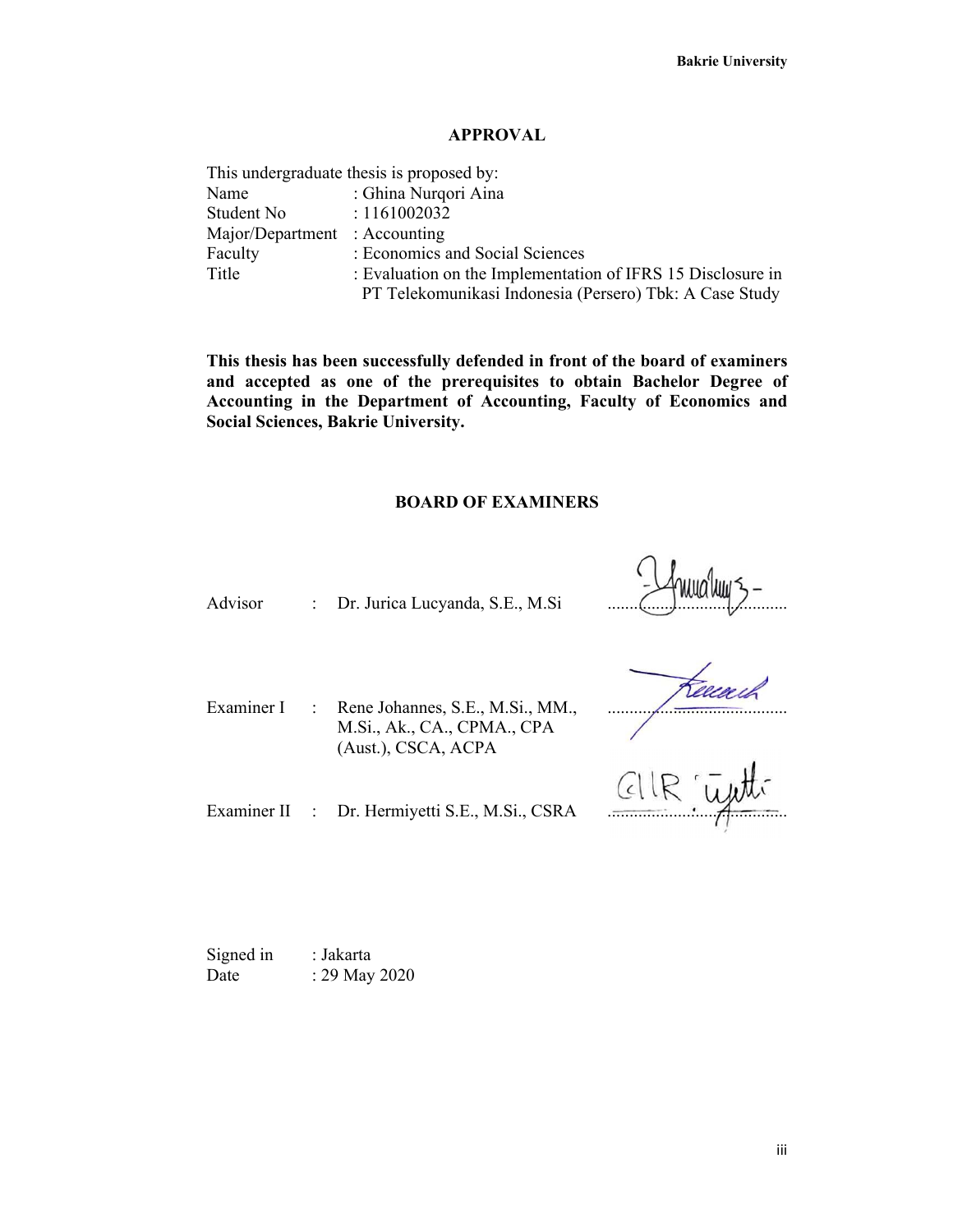#### **ACKNOWLEDGEMENT**

First and foremost, the gratitudes are given to Allah SWT, because of His blessings, I am finally able to finish this paper. However, this paper will be incomplete without the expression of gratitude to the people that has contributed in various ways for the completion of this work. Therefore, I would like to give my biggest thanks to:

- 1. My thesis advisor, Dr. Jurica Lucyanda, S.E., M.Si, for guiding and giving insights in the arrangement of this thesis. For inspiring me to keep striving for the best, thank you.
- 2. My thesis examiner, Rene Johannes, S.E., M.Si., MM., M.Si., Ak., CA., CPMA., CPA (Aust.), CSCA, ACPA and Dr. Hermiyetti S.E., M.Si., CSRA for all the suggestions that have been given to improve this thesis.
- 3. My parents and siblings, Mom, Dad, A Irfan, A Aziz-, for giving me every support possible that comes from a family, giving me materials to improve my thesis. Especially for mom, which has also become my favorite lecturer (in literal meaning) in my college life.
- 4. My supportive friends, especially Shafa, Mayang, Marcella, Yuliawanti, Zahra, Isvi, and Ami, for helping me in the writing of this thesis, accompanying me in finding wifi sources, accepting my video calls in the middle of the night to just hear my rant, thanks a lot.
- 5. My teammates in debating tourney, -Tasya, Kak Rifa, Kak Momon-, for dealing with my self-deprecating jokes. Welp, I mean for giving me advices about love and life, inspiring me to be the better version of myself, thank you.

May the benefits of this paper could be felt by everybody who reads it. As a closing remark, I would like to say thank you to HMA-UB 2017/2018, EDS Bakrie, and all of my friends for coloring my life and make it as awesome as it is.

Jakarta, 29 May 2020 Jur**b**ori Aina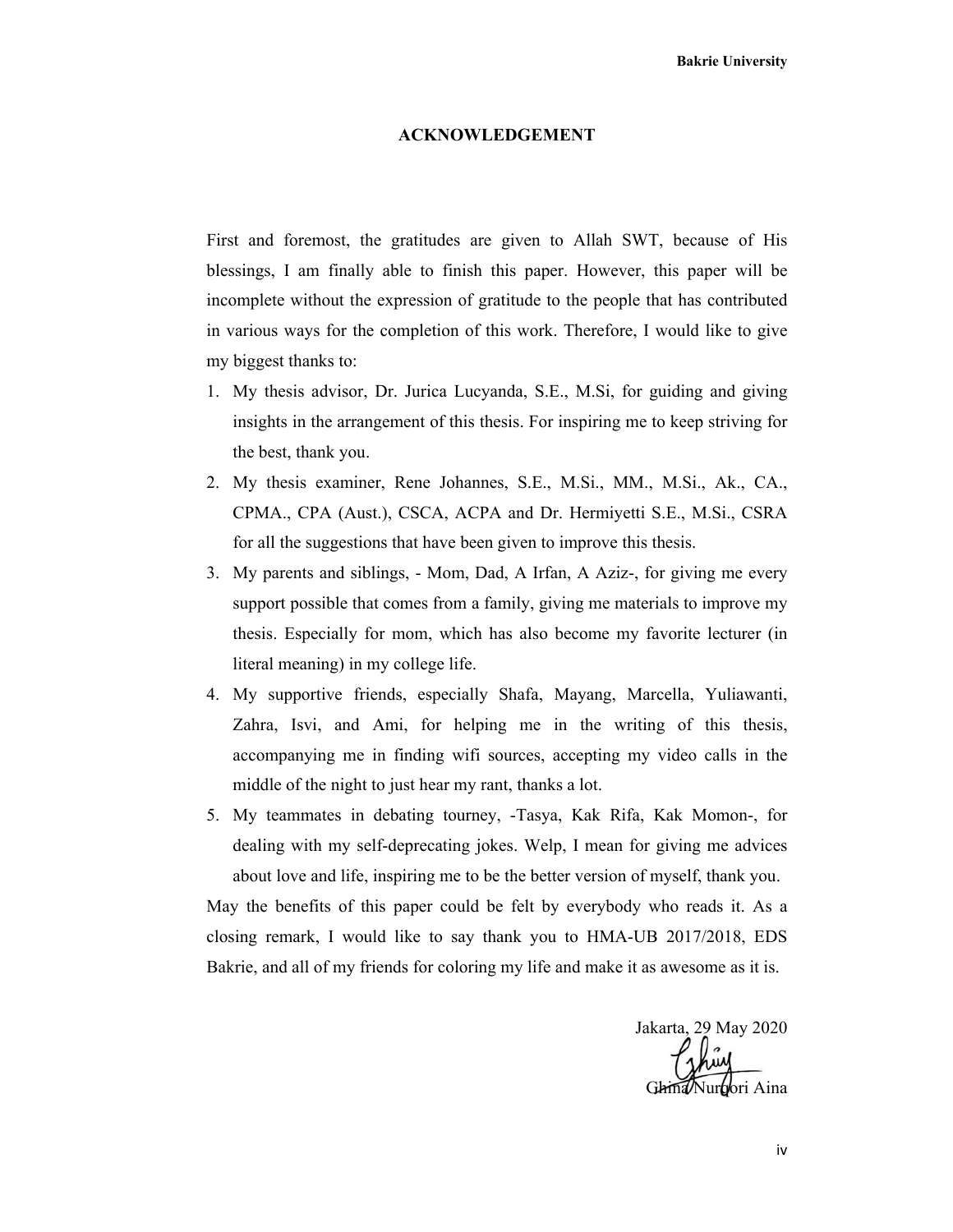#### **STATEMENT OF PUBLICATION AGREEMENT**

As an academic civitas of Universitas Bakrie, I, the undersigned:

| Name                          | : Ghina Nurqori Aina            |
|-------------------------------|---------------------------------|
| Student No                    | : 1161002032                    |
| Major/Department : Accounting |                                 |
| Faculty                       | : Economics and Social Sciences |
| Type of Paper                 | : Undergraduate Thesis          |

for the sake of science development, agree to grant Universitas Bakrie *Nonexclusive Royalty-Free Right* of my scientific paper titled:

#### **EVALUATION ON THE IMPLEMENTATION OF IFRS 15 DISCLOSURE IN PT TELEKOMUNIKASI INDONESIA (PERSERO) TBK: A CASE STUDY**

along with the accompanying device(s) (if necessary). With this Non-exclusive Royalty-Free Right, Universitas Bakrie owns the right to save, format, manage, in database, safeguard, and publish my paper as long as my name is cited as the author and the owner of Copyright for academic interests.

Hereby this statement is made truthfully.

Signed at : Jakarta Date : 29 May 2020

Signed by (Ghina Nurqoti Aina)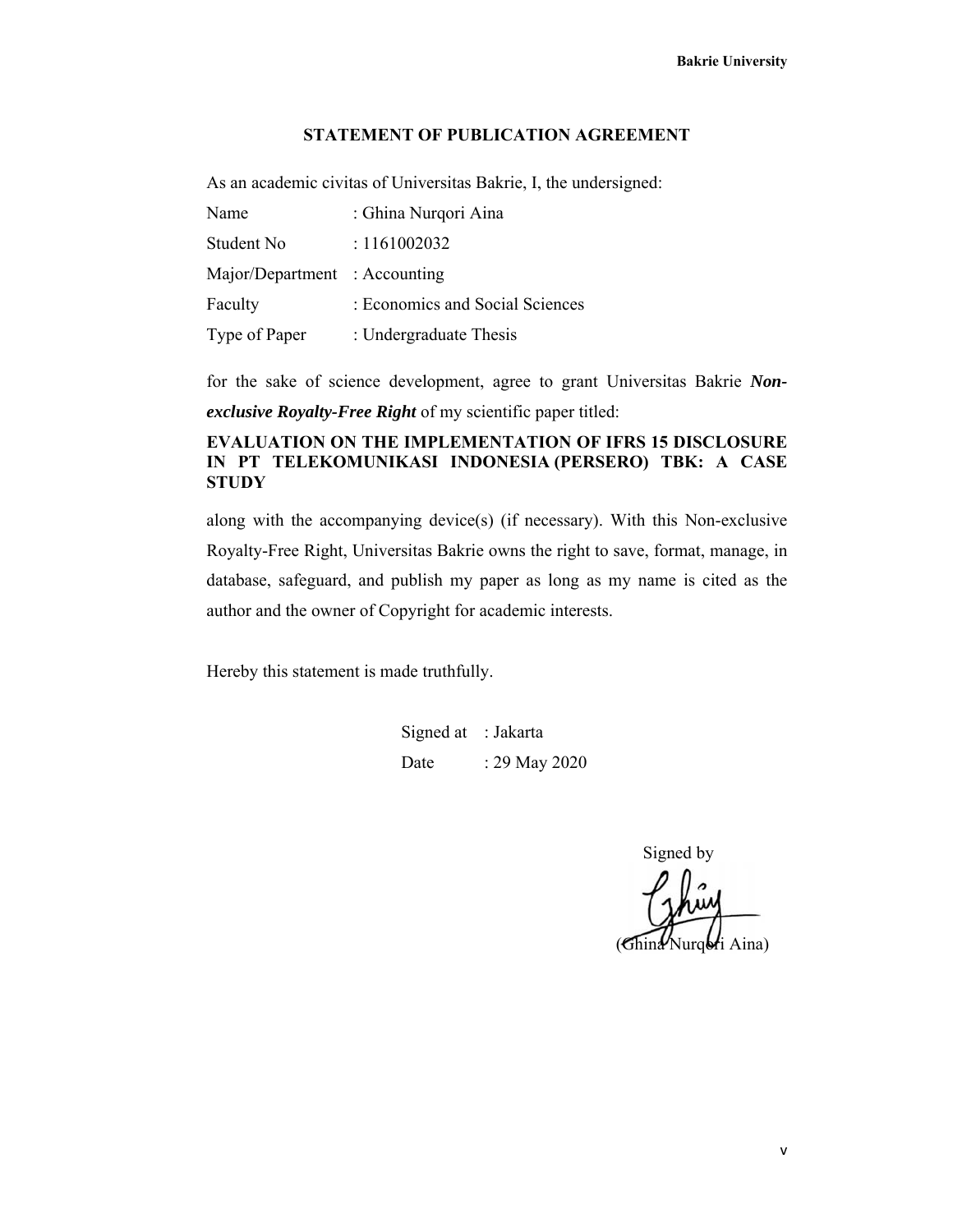#### **EVALUATION ON THE IMPLEMENTATION OF IFRS 15 DISCLOSURE IN PT TELEKOMUNIKASI INDONESIA (PERSERO) TBK: A CASE STUDY**

#### Ghina Nurqori Aina

#### **ABSTRACT**

This research was conducted to evaluate IFRS 15 'Revenue from Contracts with Customers' disclosure implementation in PT Telekomunikasi Indonesia (Persero) Tbk. The disclosure is evaluated with IFRS 15 disclosure standard and summary of insights related with IFRS 15 created by notable consulting firms and professional bodies as the parameter. The importance of revenue for financial statement users in order to assess entity's financial performance and position become the main reason that attract researcher to research about the implementation of this new revenue standard further. This research was conducted with descriptive case study method. Besides giving better picture on IFRS 15 disclosure, this research is expected to enrich and serve a broader reference for further research related with accounting standard function in responding relevant issues regarding financial reporting. The result of this research shows that PT Telekomunikasi Indonesia (Persero) Tbk already comply with the parameter of IFRS 15 expected disclosure although there is still room for improvement to strengthen its disclosure.

Keywords: IFRS 15, revenue, disclosure, accounting standard, financial reporting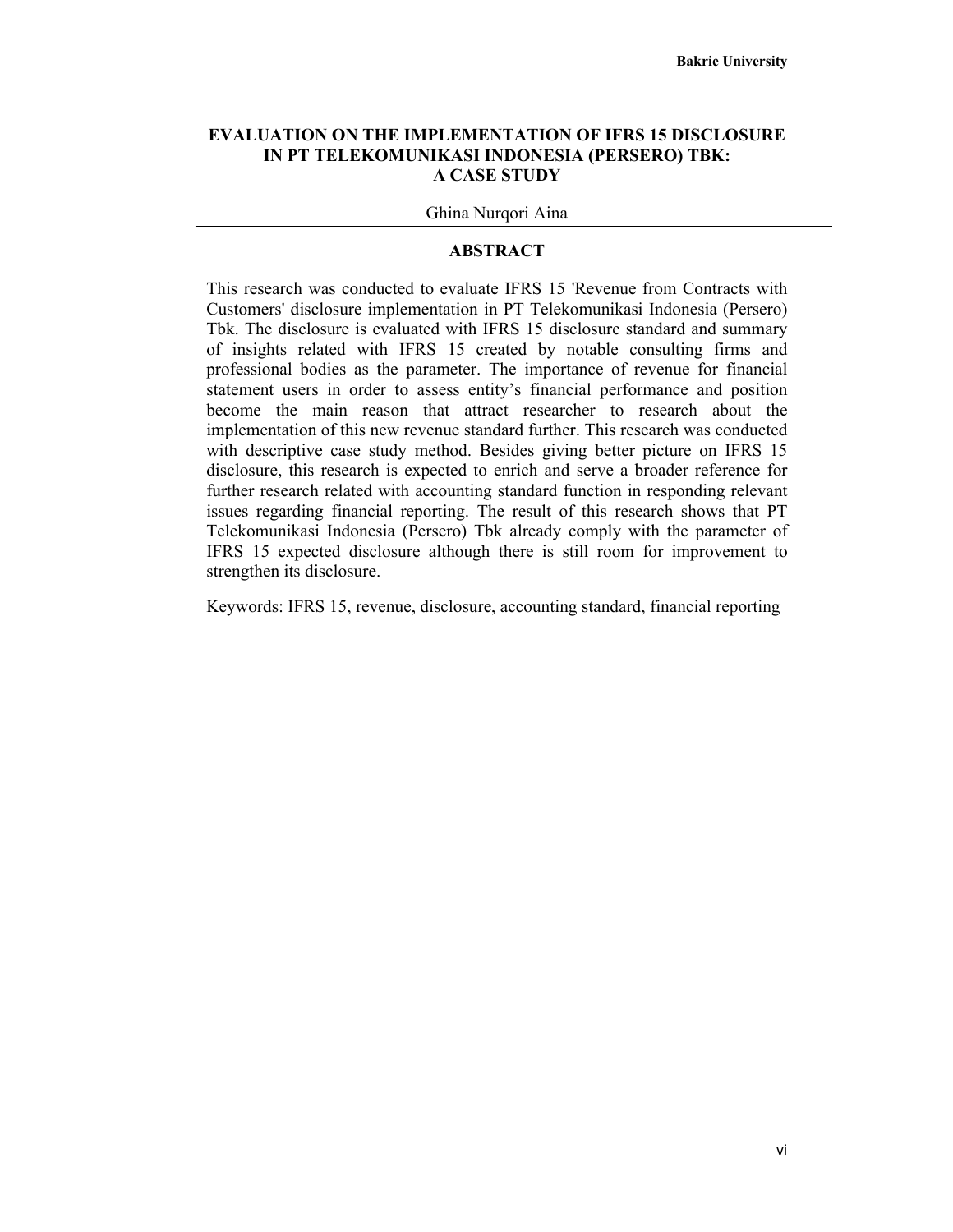#### *EVALUASI TERHADAP IMPLEMENTASI PENGUNGKAPAN IFRS 15 PADA* **PT TELEKOMUNIKASI INDONESIA (PERSERO) TBK:** *SEBUAH STUDI KASUS*

Ghina Nurqori Aina

#### *ABSTRAK*

*Penelitian ini dilakukan untuk mengevaluasi implementasi pengungkapan* IFRS 15 'Revenue from Contracts with Customers' *pad* PT Telekomunikasi Indonesia (Persero) Tbk. *Pengungkapan tersebut dievaluasi dengan standar pengungkapan dalam* IFRS 15 *dan simpulan laporan/artikel terkait pengungkapan* IFRS 15 *yang dibuat oleh perusahaan konsultan terkemuka dan badan profesional sebagai tolok ukur. Pentingnya pendapatan bagi pengguna laporan keuangan sebagai penilaian atas kinerja dan posisi keuangan perusahaan menjadi alasan utama bagi peneliti untuk meneliti lebih lanjut mengenai implementasi standar baru terkait pendapatan ini. Penelitian ini dilakukan dengan menggunakan metode studi kasus deskriptif. Di samping memberikan gambaran yang lebih baik, penelitian ini diharapkan dapat memperkaya dan memberikan referensi yang lebih luas terkait penelitian selanjutnya yang berkaitan dengan fungsi standar akuntansi dalam menanggapi isu relevan terkait laporan keuangan. Hasil penelitian ini menunjukkan bahwa* PT Telekomunikasi Indonesia (Persero) Tbk *telah memenuhi tolok ukur pengungkapan* IFRS 15 *yang diharapkan meskipun masih terdapat ruang perbaikan untuk memperkuat pengungkapannya.*

*Kata kunci:* IFRS 15, *pendapatan, pengungkapan, standar akuntansi, pelaporan keuangan*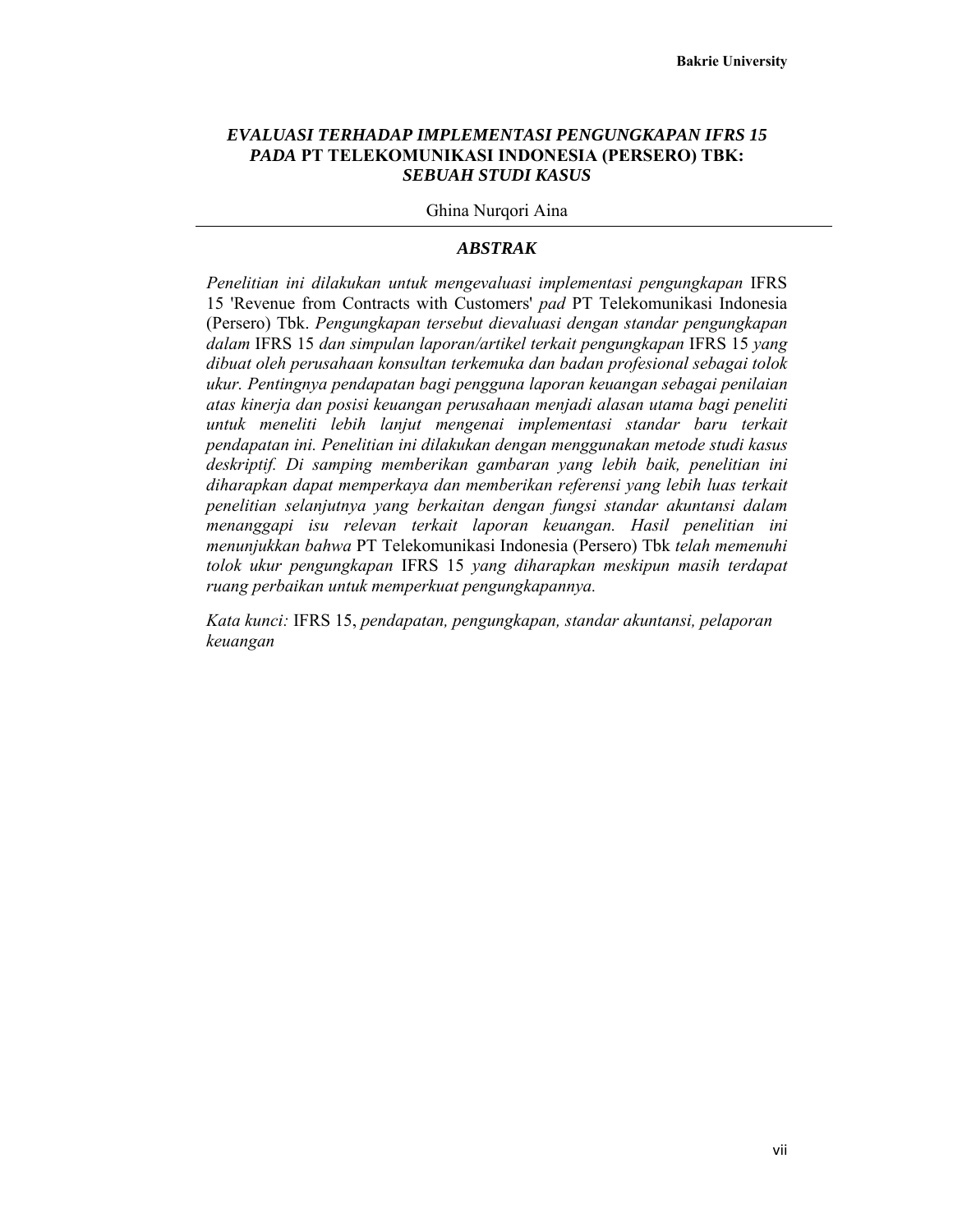## **TABLE OF CONTENTS**

| <b>CHAPTER I</b>                                          |  |
|-----------------------------------------------------------|--|
|                                                           |  |
|                                                           |  |
|                                                           |  |
|                                                           |  |
|                                                           |  |
|                                                           |  |
|                                                           |  |
|                                                           |  |
| <b>CHAPTER II</b>                                         |  |
| LITERATURE REVIEW AND RESEARCH FRAMEWORK 8                |  |
|                                                           |  |
|                                                           |  |
|                                                           |  |
|                                                           |  |
| 2.1.2.2 Financial Accounting Standards Board (FASB)11     |  |
| 2.1.2.3 International Accounting Standards Board (IASB)11 |  |
|                                                           |  |
|                                                           |  |
|                                                           |  |
| 2.1.4 IFRS 15: Revenue from Contracts with Customers14    |  |
|                                                           |  |
|                                                           |  |
|                                                           |  |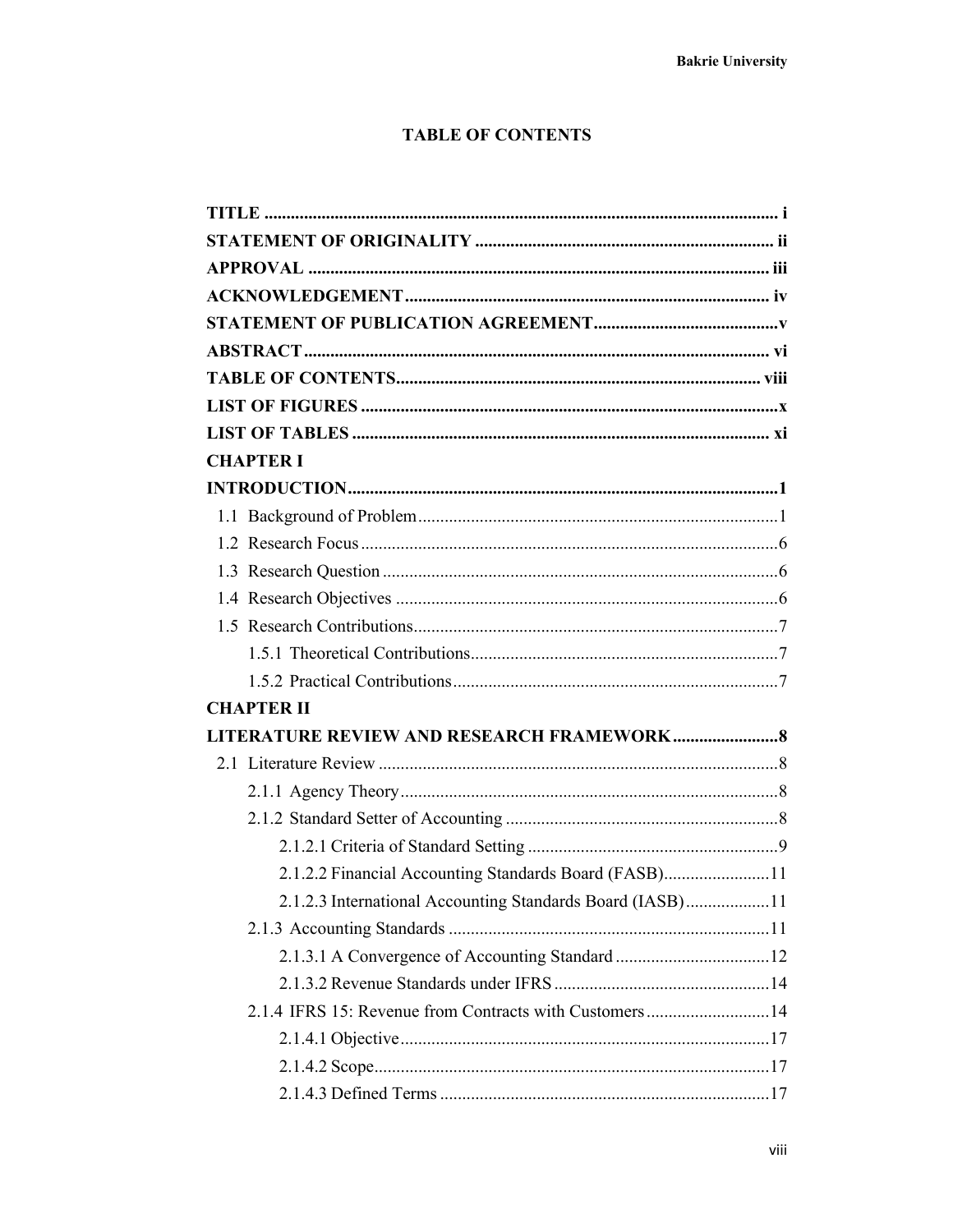| 2.1.4.8 Insights Related with Disclosure from Other Sources than         |  |
|--------------------------------------------------------------------------|--|
|                                                                          |  |
|                                                                          |  |
| <b>CHAPTER III</b>                                                       |  |
|                                                                          |  |
|                                                                          |  |
|                                                                          |  |
|                                                                          |  |
|                                                                          |  |
|                                                                          |  |
| <b>CHAPTER IV</b>                                                        |  |
|                                                                          |  |
|                                                                          |  |
|                                                                          |  |
|                                                                          |  |
|                                                                          |  |
|                                                                          |  |
|                                                                          |  |
| 4.2.3 Disclosure of IFRS 15 within PT Telekomunikasi Indonesia (Persero) |  |
|                                                                          |  |
|                                                                          |  |
|                                                                          |  |
|                                                                          |  |
|                                                                          |  |
| 4.2.3.6 Summary of IFRS 15 Disclosure Evaluation in PT Telkom  68        |  |
| <b>CHAPTER V</b>                                                         |  |
|                                                                          |  |
|                                                                          |  |
|                                                                          |  |
|                                                                          |  |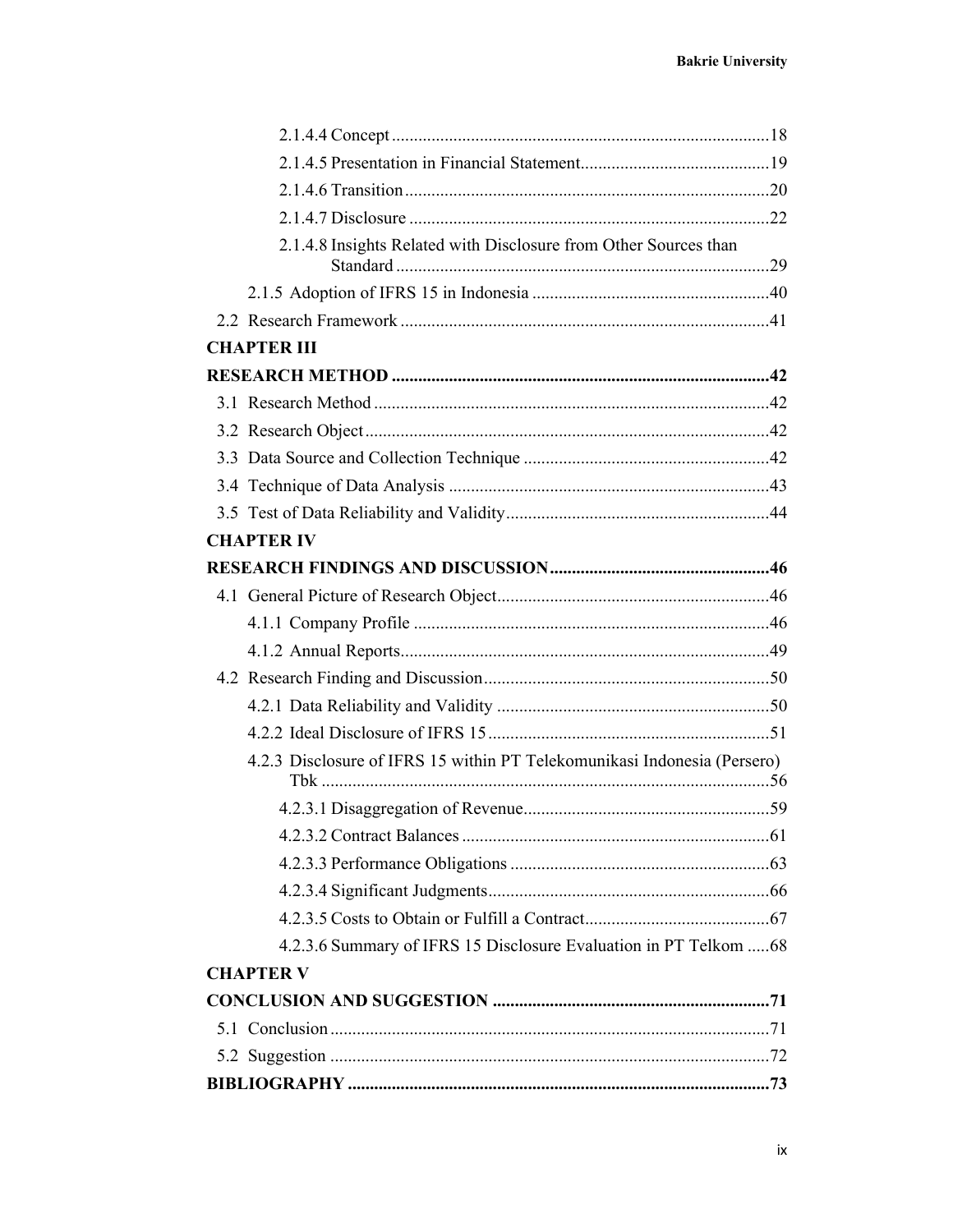## **LIST OF FIGURES**

| Figure 4.1 Logo of PT Telekomunikasi Indonesia (Persero) Tbk  46<br>Figure 4.2 Licenses granted to PT Telekomunikasi Indonesia (Persero) Tbk  48 |
|--------------------------------------------------------------------------------------------------------------------------------------------------|
|                                                                                                                                                  |
| Figure 4.3 Products and Customers of PT Telekomunikasi Indonesia (Persero)                                                                       |
|                                                                                                                                                  |
| Figure 4.4 Information regarding IFRS 15 adoption in PT Telkom  58                                                                               |
| Figure 4.5 Disaggregation of Revenue based on Geographic Distribution  59                                                                        |
| Figure 4.6 Disaggregation of Revenue based on Major Product Lines  59                                                                            |
|                                                                                                                                                  |
|                                                                                                                                                  |
|                                                                                                                                                  |
| Figure 4.10 The Impact of Changes towards 2018 Financial Statements 62                                                                           |
|                                                                                                                                                  |
|                                                                                                                                                  |
|                                                                                                                                                  |
|                                                                                                                                                  |
| Figure 4.15 Disclosure Related with Unsatisfied Performance Obligations 65                                                                       |
|                                                                                                                                                  |
| Figure 4.17 Incremental Cost of Obtaining/Fulfilling Contract with Customers . 67                                                                |
| Figure 4.18 Changes Related with Accounting Policy and Disclosures 67                                                                            |
|                                                                                                                                                  |